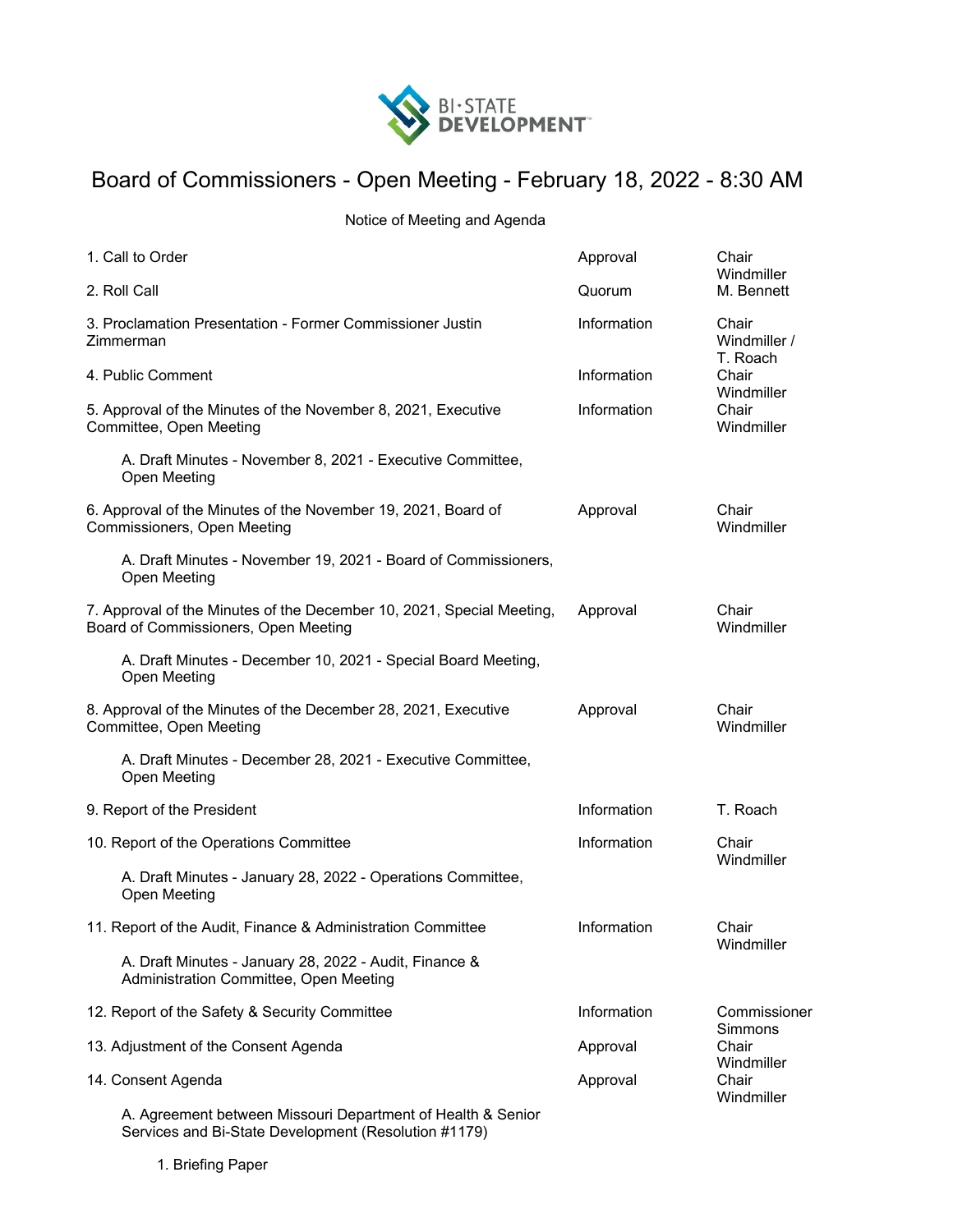## 2. MDHSS Agreement

3. Resolution #1179

B. Sole Source Contract Authorization for Professional Engineering Services Phase 2 – Engineering & Design Support Services – Rehabilitation of the MetroLink Cross County Extension Tunnels & Stations (Resolution #1180)

- 1. Briefing Paper
- 2. Resolution #1180

C. Contract Modification: Contract with WSP USA, Inc. – MetroLink Station Enhancements (Resolution #1181)

- 1. Briefing Paper
- 2. Resolution #1181

D. Skinker Bridge Rehabilitation Project – Design Contract Time Extension (Resolution #1182)

- 1. Briefing Paper
- 2. Resolution #1182

E. East Riverfront Stair – Contract Time Extension (Resolution #1183)

- 1. Briefing Paper
- 2. Resolution #1183

F. Sole Source Contract Authorization for Replacement of MetroLink SCADA System (Resolution #1184)

- 1. Briefing Paper
- 2. Resolution #1184

G. Contract Award Bus and Van Inspection Services (Resolution #1185)

- 1. Briefing Paper
- 2. Resolution #1185

H. Heavy Duty Transit Buses (Resolution #1186)

- 1. Briefing Paper
- 2. Resolution #1186

I. Letter of Agreement Between Bi-State Development and The Jerry Costello Group, LLC for Consulting Services for the St. Louis Regional Freightway and Bi-State Development (Resolution #1187)

- 1. Briefing Paper
- 2. Exhibit A Letter of Agreement
- 3. Attachment Summary of Accomplishments
- 4. Resolution #1187